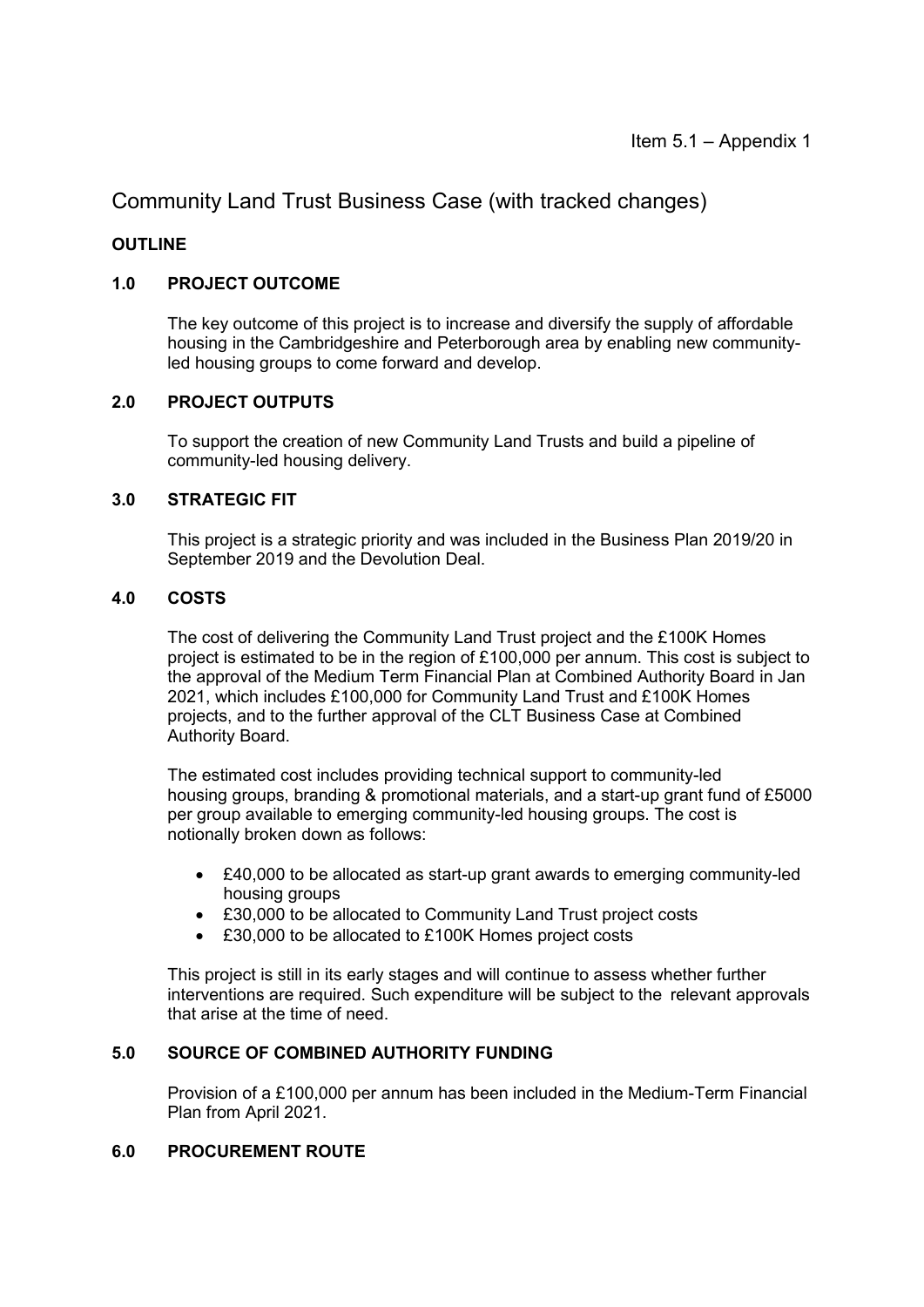Not applicable as costs relate to ongoing operational costs (for example staff) and grants of £5,000 per applicant.

### **7.0 PROJECT PROGRAMME**

The work for this project commenced in December 2019 and does not have an end date.

#### **8.0 RISK REGISTER**

At this stage in the project high level risks have been identified:

Lack of interest in community-led housing from local communities

In order to mitigate this risk we will undertake a programme of communication with communities and other stakeholders to increase awareness and understanding of community-led housing.

### **9.0 EVALUATION METHOD**

The success of the policy framework will be measured in the short-term by new Community Land Trusts and other community-led housing groups coming forward. Once the project has been launched to communities Officers will use feedback from the communities and Local Authorities and make the necessary changes or address concerns that have been raised in order to ensure that the community-led homes are delivered.

In the longer-term the success of this project will be measured by successful community-led housing schemes coming forward and new homes being delivered.

### **10.0 COMBINED AUTHORITY DIRECTOR**

The Community Land Trust project falls within the remit of the Housing & Communities Director

### **11.0 PROJECT MANAGER**

The project is being led and managed through special project support via a secondment agreement with a constituent Council.

### **12.0 OTHER STAFF AND RESOURCES**

Technical support will be provided to community-led housing groups by the Community Housing team, which will consist of 1 FTE Community Housing Programme Manager, 1 FTE Community Housing Officer and 1 PTE Community Housing Administrator.

There is a requirement for the Communications Team to assist officers in ensuring positive awareness of community-led housing among communities and Local Authorities.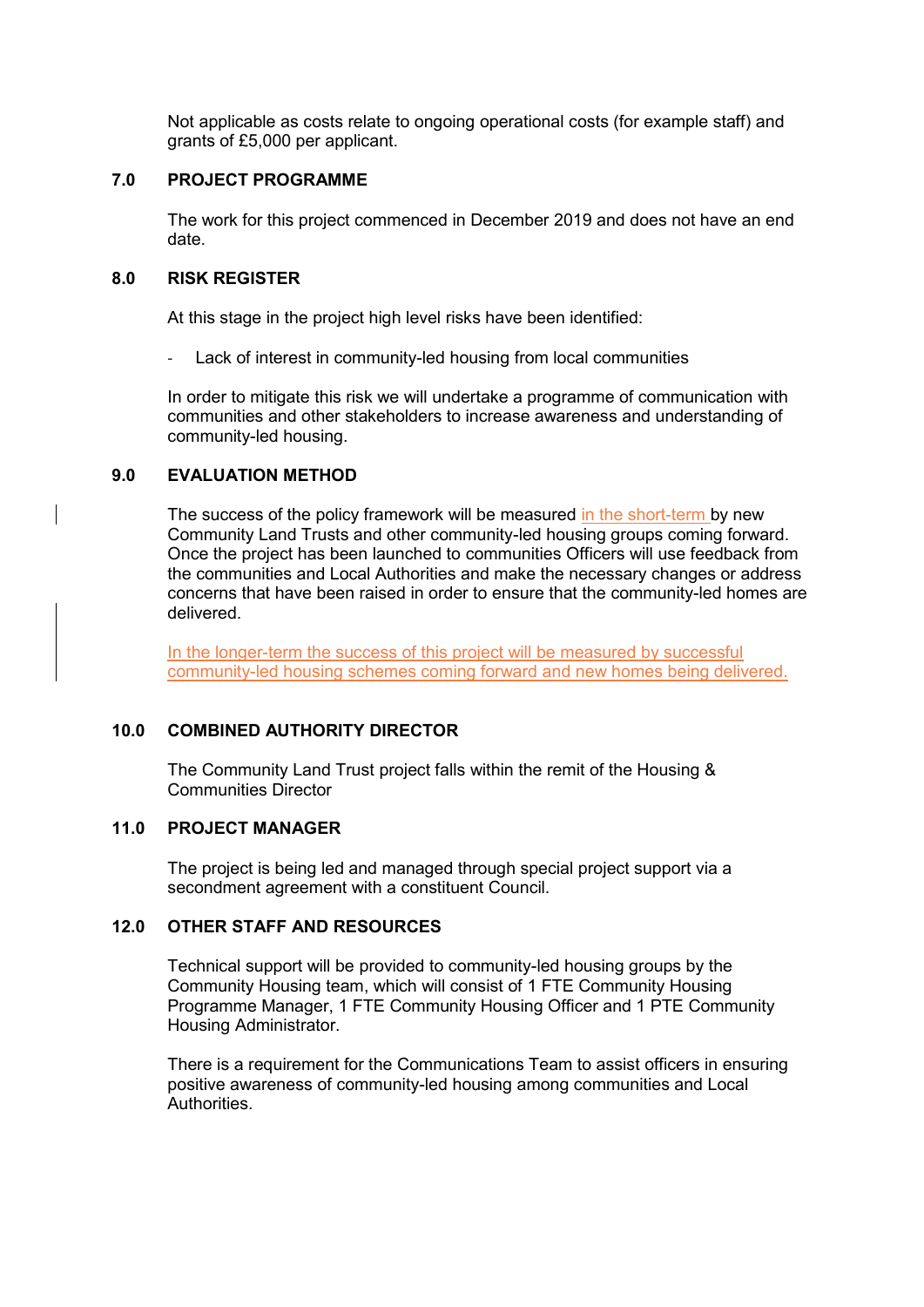Community Land Trusts Business Case

### **1.0 COMMUNITY LAND TRUST OVERVIEW**

i) What is a Community Land Trust?

Community Land Trusts (CLTs) are one form of community-led housing. They are a way for local communities to come together and establish a not-for-profit organisation to develop, own, and manage assets for community benefit. Other types of community-led housing include:

- Cohousing
- Cooperative housing
- Almshouses
- Group self-build or self-help housing
- Local housing charities
- Development trusts

Community-led housing is defined by three common principles, which have been agreed nationally by community-led housing platforms and endorsed by Homes England and the Ministry for Housing, Community and Local Governance. The three principles are as follows:

- 1) The community is integrally involved throughout the process in key decisions like what is provided, where, and for who. They don't necessarily have to initiate the conversation or build homes themselves.
- 2) There is a presumption that the community group will take a long-term formal role in the ownership, stewardship or management of the homes.
- 3) The benefits of the scheme to the local area and/or specified community group are clearly defined and legally protected in perpetuity.

Whilst not limited to affordable housing, the Community Land Trust model lends itself to the provision of affordable homes that are secured for people with strong local connections to the area in which the homes are coming forward. All assets owned by a Community Land Trust are protected for community benefit in perpetuity via a statutory asset lock. CLTs tend to develop high-quality, design led schemes with high standards of energy efficiency. CLT affordable homes tend to be 'pepper-potted' throughout a development and schemes are often designed to be tenure-blind.

Community Land Trusts are defined in statue. The Housing & Regeneration Act 2008, Part 2, Chapter 1, Clause 79 states that "Community Land Trust" means a body corporate which satisfies the following two conditions:

"Condition 1 is that the body is established for the express purpose of furthering the social, economic and environmental interests of a local community by acquiring and managing land and other assets in order –

(a) to provide a benefit to the local community, and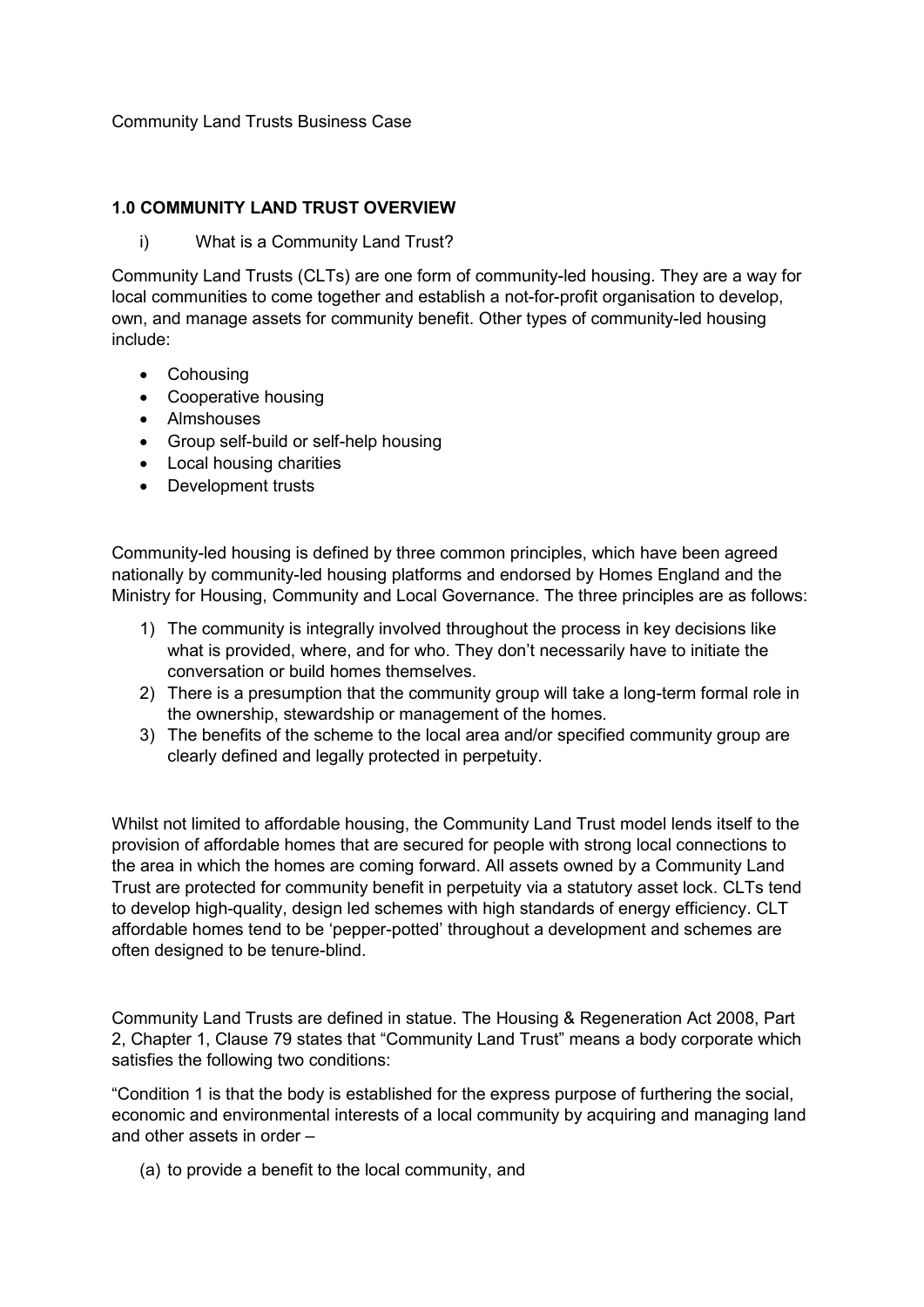(b) to ensure that the assets are not sold or developed except in a manner which the trust's members think benefits the local community.

Condition 2 is that the body is established under arrangements which are expressly designed to ensure that –

- (a) any profits from its activities will be used to benefit the local community (otherwise than by being paid directly to members),
- (b) individuals who live or work in the specified area have the opportunity to become members of the trust (whether or not others can also become members), and
- (c) the members of the trust control it."

Condition 1 provides what is known as a "statutory asset lock". The statutory asset lock protects any assets owned or developed by a CLT for community benefit in perpetuity. Condition 2 ensures that CLTs will always be democratic in nature.

ii) Community-led housing in Cambridgeshire

Cambridgeshire is a nationally recognised leader in the community-led homes sector. There are a growing number of CLTs in Cambridgeshire, as well as Cohousing groups, Cooperatives, self-build groups, and Almshouse charities.

The Combined Authority Community Housing team are currently advising 17 legally incorporated Community Land Trusts. The achievements of these 17 Trusts are:

- 113 completed community-led homes, of which 39 are CLT-owned affordable homes
- 587 community-led homes with planning approval/ on site, of which 183 are affordable
- 181 community-led homes with planning applications submitted, of which 74 are affordable
- Many more in the pre-planning stages

CLTs also deliver community amenities. In Cambridgeshire some of the community amenities that have been or will be delivered include:

- Open green spaces
- Recreational facilities
- Land for new GP surgery
- Community allotments
- Community buildings
- Flexible work units
- Woodland area
- Homelessness provision
- Training and upskilling opportunities for local people
- New school buildings
- Improvements to local infrastructure (roads, train stations)

In the long-term, CLTs will have a consistent income stream which will be further reinvested into the community.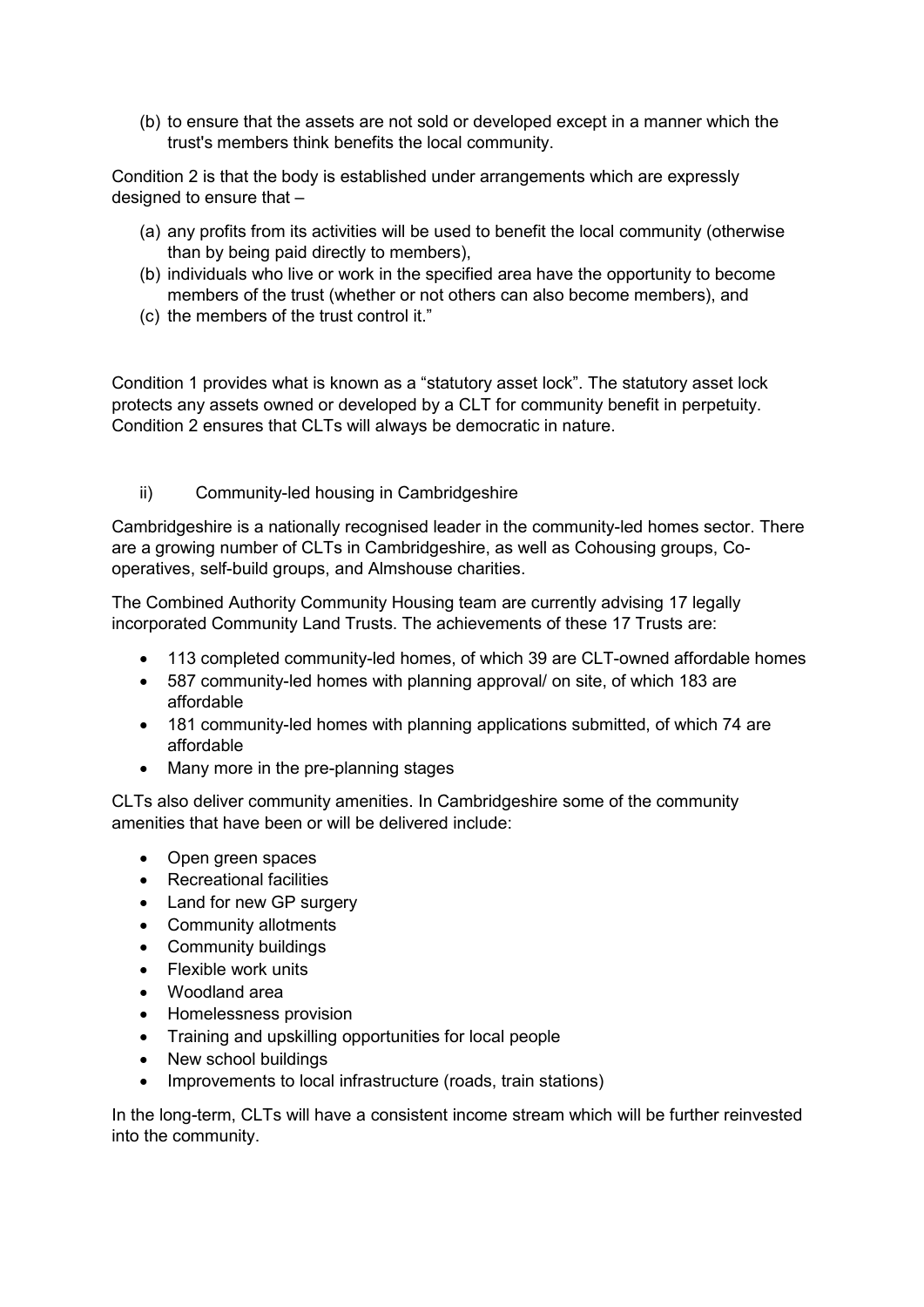### **2.0 STRATEGIC CASE**

The Housing Strategy (September 2018) recognises that there is a need to deliver genuinely affordable housing across the Combined Authority Area. It further recognises that there is a gap in the market that provides for those who do not qualify for traditional affordable housing and open market housing are out of reach.

Community Land Trusts (CLTs) are referenced as a mechanism that could enable the Combined Authority to make a contribution to meet our housing objectives and respond to demand for cheaper housing for local people. CLTs are referenced as a means not only to deliver genuinely affordable housing but also as vehicles to potentially utilise the mechanism of land value capture.

On 25 September 2019 (Agenda Items 2.1 and 2.2) the Board approved the inclusion of the CLT projects in the 2019/20 Business Plan and further agreed a total budget allocation of £250,000 to jointly progress both the CLT and £100K Home projects.

Community Land Trusts are a mechanism to deliver community-led housing. Community-led housing is an attractive and affordable alternative to conventional housing can be part of the answer; where communities come together to design and build affordable homes for the benefit of local households most in need.

The Combined Authority vision for Cambridgeshire and Peterborough is to have the most advanced community-led housing sector in the UK, where local people in confident, and resilient communities have access to the skills and expertise to create attractive local homes that they can genuinely afford.

Housing plays an important role in the growth of our local economy but across Cambridgeshire and Peterborough, too many young people and families are unable to stay in their communities, close to their place of work, because they cannot access decent housing that they can genuinely afford on their local incomes.

To support the 'scaling up' of community-led housing across Cambridgeshire and Peterborough, the Combined Authority can:

- mobilise public support for new homes;
- widen the range of housing products that are available, including homes for local people that are priced out of home ownership;
- boost community ownership of assets;
- diversify the local housebuilding market, building collaboration, innovation, skills and local supply chains;
- inspire stronger local communities with increased confidence, capacity and control.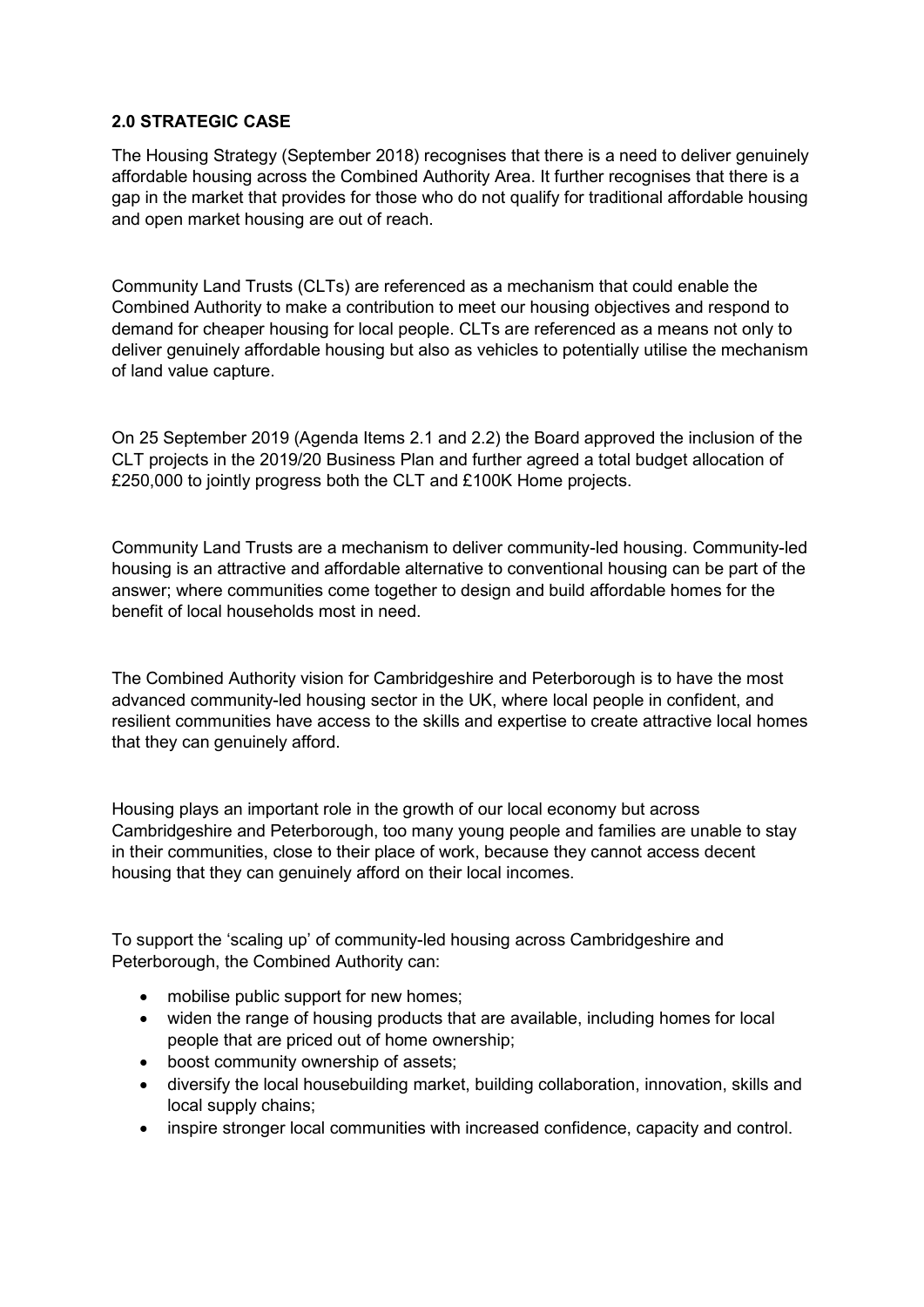# **3.0 COMBINED AUTHORITY INTERVENTION – FINANCIAL IMPLICATIONS**

With an annual budget of £100,000 the Combined Authority will make two key interventions to enable new community-led housing groups to come forward and develop.

### i) Start-up grant funding

In September 2020 the Combined Authority established a start-up grant fund of £5000 per group to enable new community-led housing groups to formally establish themselves. This grant fund meets a recently created gap in the market, whereby national start-up grant funding streams for community-led housing groups have come to an end.

Start-up grant funding will enable new groups to come forward, undertake early stage community engagement work, and take the steps required to become a legally incorporated body. All groups obtaining start-up grant funding must intend to deliver affordable housing. and the proportion of affordable homes within the scheme must at least meet local Planning policy.

### ii) Technical support

The Combined Authority Community Housing team will consist of 1 FTE Community Housing Programme Manager, 1 FTE Community Housing Officer and 1 PTE Community Housing Administrator. The team will provide technical and enabling support to community-led housing groups through the development journey. The areas in which the Community Housing team can provide support include the following:

| <b>Stage</b>      | <b>Support Available</b>                                                     |
|-------------------|------------------------------------------------------------------------------|
| <b>Initial</b>    | Initial meetings with community members, Local Authorities,                  |
| <b>Engagement</b> | Parish Councils and/or Neighbourhood Planning Groups                         |
|                   | Help to raise awareness and knowledge of community-led housing<br>$\bullet$  |
| Group             | Group development, recruitment, and governance                               |
|                   | Legal options                                                                |
|                   | Formal project scoping<br>$\bullet$                                          |
|                   | Community engagement throughout development process                          |
|                   | <b>Business planning</b><br>$\bullet$                                        |
|                   | Policy creation<br>$\bullet$                                                 |
| <b>Site</b>       | Finding a site – developing a site brief, investigating options<br>$\bullet$ |
|                   | Acquisition and partnership options<br>٠                                     |
|                   | Valuation, financial feasibility and viability<br>$\bullet$                  |
|                   | <b>Engaging with Local Authorities</b><br>$\bullet$                          |
| Plan              | Understanding local planning policy and the National Planning<br>$\bullet$   |
|                   | <b>Policy Framework</b>                                                      |
|                   | Agreeing contracts                                                           |
|                   | Value engineering                                                            |
|                   | <b>Build options</b>                                                         |
|                   | Scheme design                                                                |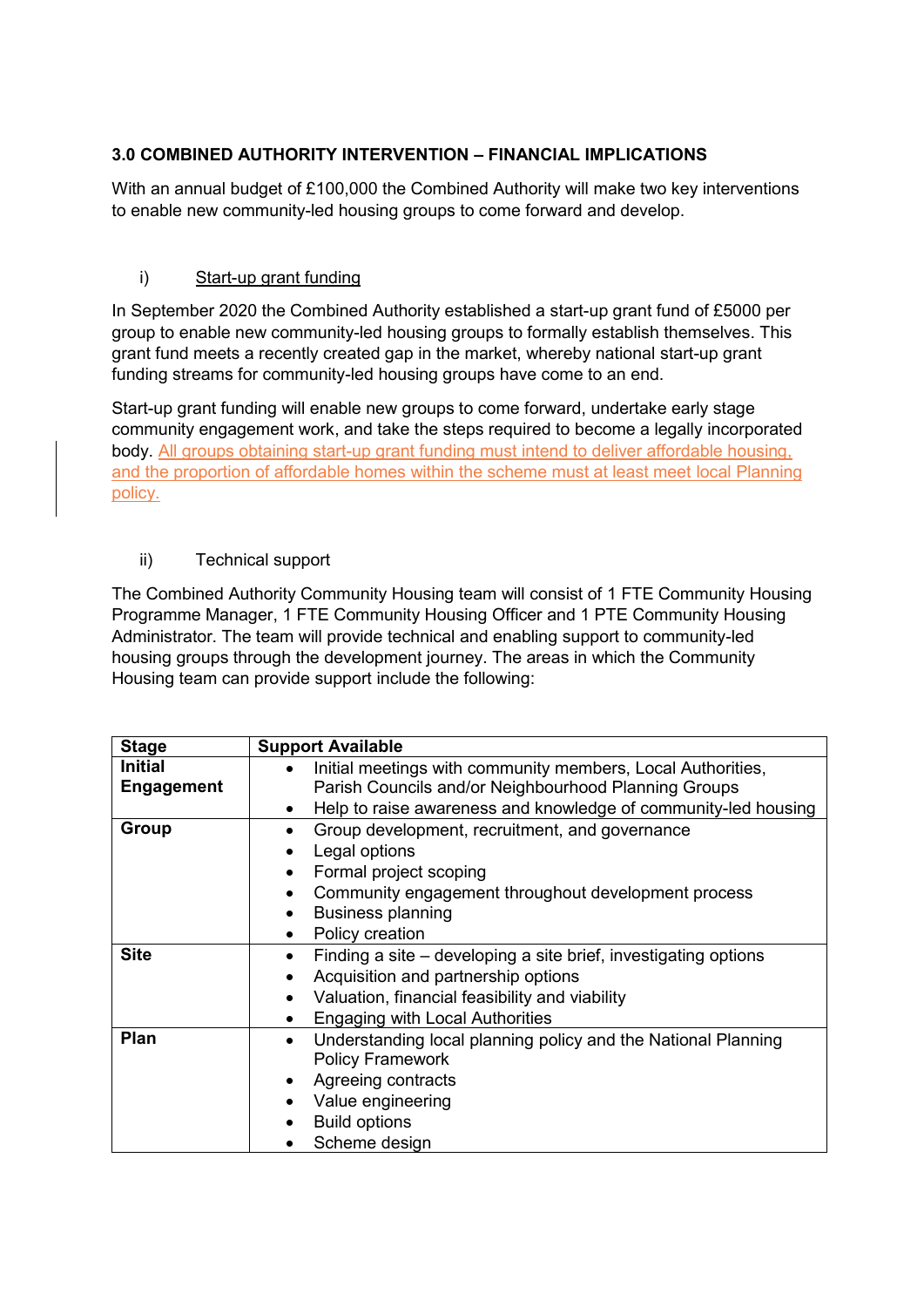| <b>Build</b> | • Contract management<br>Services provision<br>• Build Expertise                                                     |
|--------------|----------------------------------------------------------------------------------------------------------------------|
| Live         | Management – allocations, resales, relationships with housing<br>associations and the local authority<br>Maintenance |

These interventions will enable the Combined Authority to build stronger communities who are equipped to undertake successful community-led housing projects. Once more Community Land Trusts are established the Combined Authority will be able to assess what other interventions are needed to enable the delivery of individual projects. Where necessary and relevant these projects will be subject to a separate business case which will be considered by the Combined Authority Board.

### **4.0 LEGAL IMPLICATIONS**

The Community Housing team are fully indemnified for advice provided.

### **5.0 GOVERNANCE AND CONTROL**

The Community Land Trust will follow the usual reporting requirements for key priorities identified in the 2019/20 Business Plan.

## **6.0 EQUALITIES AND HEALTH AND SAFETY IMPLICATIONS**

Any equalities or health and safety implications will be addressed as they arise in the implementation of the business plan.

### **7.0 PARTNERSHIP WORKING**

i) Eastern Community Homes

The Cambridgeshire & Peterborough Combined Authority is committed to working with relevant partners in the community-led housing sector. The Combined Authority is working in close partnership with the regional community-led housing Hub in the East of England, Eastern Community Homes, and provides the technical support to groups in Cambridgeshire.

Eastern Community Homes and the Combined Authority will shortly be releasing a joint offer to communities in Cambridgeshire, letting them know of the resources available to them should they wish to undertake a community-led housing project.

In 2021 and thereafter, Eastern Community Homes and the Cambridgeshire & Peterborough Combined Authority will continue to work together on events, awareness raising, funding opportunities, and strengthening the resources available to community-led housing groups.